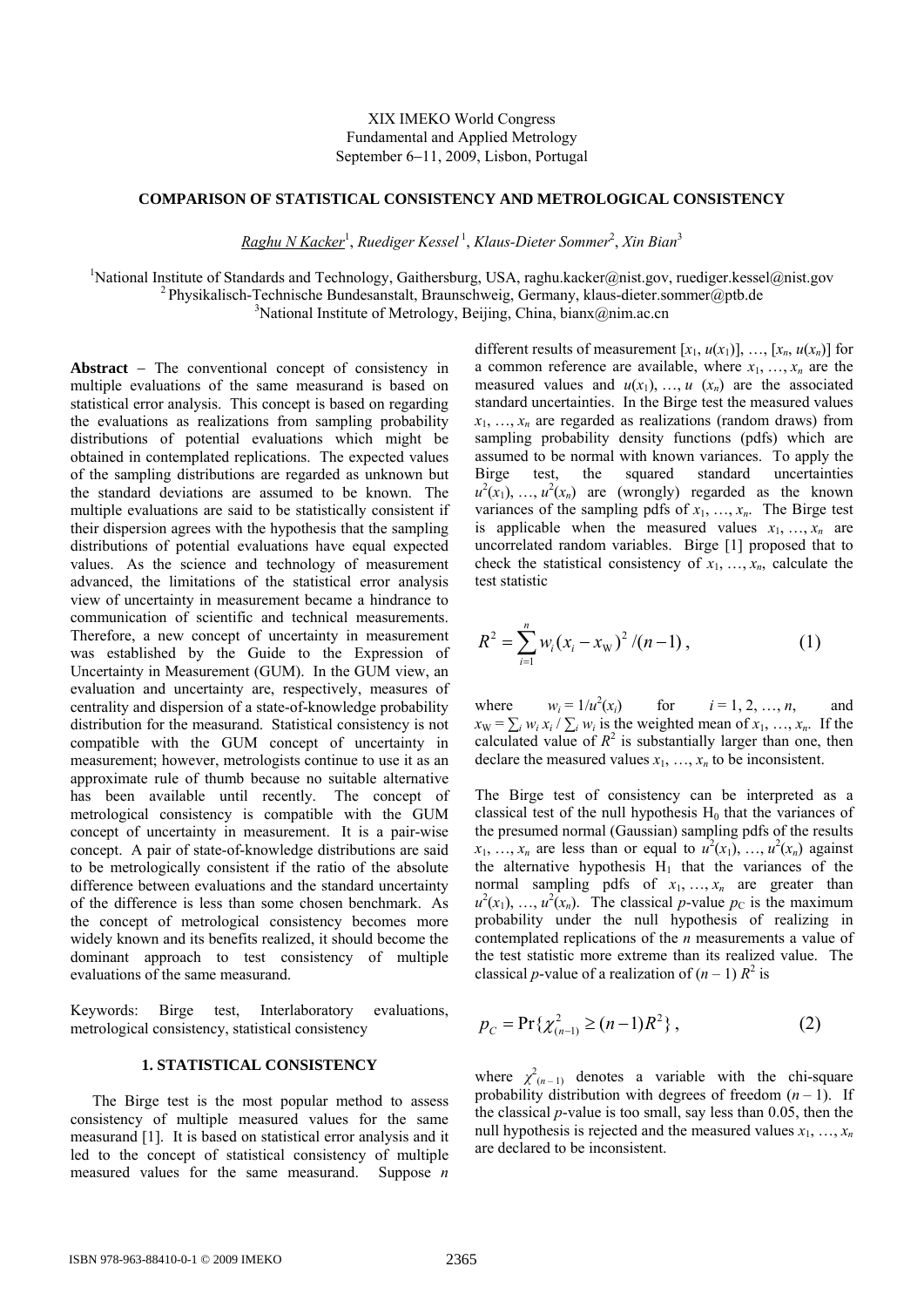The Birge test can be generalized to test the consistency of measured values  $x_1, \ldots, x_n$  whose covariances  $u(x_1, x_2), \ldots, u(x_{n-1}, x_n)$  are known. The Birge test led to the following view of statistical consistency [2] The measured values  $\mathbf{x} = (x_1, ..., x_n)^t$  are said to be statistically consistent if their dispersion *is not greater than* what can be expected from the *normal consistency model* which postulates that the joint *n*-variate sampling pdf of x is normal  $N(1\mu, D)$  with expected value  $1\mu$  and variance-covariance matrix  $D =$  $[u(x_i, x_j)]$ , where  $\mathbf{1} = (1, ..., 1)^t$  and  $u(x_i, x_i) = u^2(x_i)$  for  $i = 1, 2, ..., n$ .

A review of the Birge test in [3] notes that if the realized value of the Birge test statistic is substantially less than one, then the stated variances  $u^2(x_1), \ldots, u^2(x_n)$  may well be too large. To alert against pronouncements of statistically consistency arising from excessively overstating the variances, the following definition of statistical consistency was proposed in [4].

*Definition of statistical consistency*: The measured values *x*  $=(x_1, \ldots, x_n)^t$  are said to be statistically consistent if they *reasonably fit* the normal consistency model which postulates that the joint *n*-variate sampling pdf of *x* is normal  $N(1\mu, D)$  with expected value  $1\mu$  and variancecovariance matrix  $D = [u(x_i, x_j)]$ .

#### **2. METROLOGICAL CONSISTENCY**

The world's leading metrologists developed the concept of uncertainty in measurement described in the Guide to the Expression of Uncertainty in Measurement (GUM) [5]. The third edition of the International Vocabulary of Metrology (VIM3) [6] further elaborates the GUM concept of uncertainty in measurement. According to the GUM and VIM3, a result of measurement consists of a measured value and its associated standard uncertainty. The measured value is regarded as the expected value and the standard uncertainty is regarded as the standard deviation of a stateof-knowledge probability density function (pdf) attributed to the unknown measurand. Generally, the pdf attributed to the measurand is incompletely determined. The statistical view of consistency does not match the GUM view of uncertainty in measurement and it does not apply to the results of measurement expressed as measured values with standard uncertainties. Therefore the VIM3 introduced the concept of metrological compatibility of multiple results of measurement for the same measurand. We use the term metrological consistency for the VIM3 concept of metrological compatibility. Two or more results of measurement are metrologically comparable if they are traceable to the same reference [6] The concept of metrological consistency (compatibility) applies to only those results which are metrologically comparable. Metrological consistency is a pair-wise concept; that is, it applies to only two results at a time.

*Definition of metrological consistency*: Two metrologically comparable results  $[x_1, u(x_1)]$  and  $[x_2, u(x_2)]$  of the same measurand are said to be metrologically consistent if

$$
\zeta(x_1 - x_2) = \frac{|x_1 - x_2|}{u(x_1 - x_2)} \le k,
$$
\n(3)

for a chosen value of *k*, where  $u(x_1 - x_2) = (u^2(x_1) + u^2(x_2) 2r(x_1, x_2)u(x_1)u(x_2)$ <sup>1/2</sup> and  $r(x_1, x_2)$  is the correlation coefficient between the random variables represented by the results [6]. The value used for *k* is often set as two. When the results  $[x_1, u(x_1)]$  and  $[x_2, u(x_2)]$  are metrologically consistent, we can say that the measured values  $x_1$  and  $x_2$ agree with each other in view of the stated standard uncertainties  $u(x_1)$  and  $u(x_2)$ . That is, the difference between  $x_1$  and  $x_2$  is not significant. If the measurement procedures are credible and the uncertainties are properly determined then two results for the same measurand should be consistent. When more than two results for the same measurand are available, one compares them one pair at a time.

# **3. COMPARISON**

The major differences between statistical consistency and metrological consistency are as follows: (i) Concept of statistical consistency does not match the GUM concept of uncertainty. (ii) Statistical consistency does not apply to the results of measurement expressed as measured values with associated standard uncertainties. (iii) Statistical consistency does not require that the measured values be evaluations for the same measurand. Metrological consistency applies only to evaluations for the same measurand which are traceable to the same reference. (iv) The default assumption in statistical consistency is that the measured values are inconsistent. Credible results for the same measurand should be metrologically consistent unless something is wrong. (v) Metrological consistency is a pairwise concept, while statistical consistency applies to any number of results. (vi) The theory of statistical consistency allows for some measured values to be outliers. In metrological consistency, outliers indicate problems with the measurement procedures or stated uncertainties.

# **4. CONCLUSION**

The traditional view of consistency as used by metrologists is statistical. However, the statistical view of consistency does not match the concept of uncertainty in measurement established by the GUM. In particular, the statistical view of consistency does not apply to the results of measurement expressed as measured values with standard uncertainties. Therefore VIM3 introduced the concept of Metrological compatibility. We prefer and use the term metrological consistency for the VIM3 concept of metrological compatibility. The concept of metrological consistency matches the GUM view of uncertainty in measurement. The concept of metrological consistency is new and not yet very widely known. Therefore, many metrologists continue to use statistical consistency as a rule of thumb by treating the squared standard uncertainties  $u^2(x_1)$ , ...,  $u^2(x_n)$  as if they were the known variances of the sampling pdfs of  $x_1, \ldots, x_n$ . This is inappropriate use of the standard uncertainties.